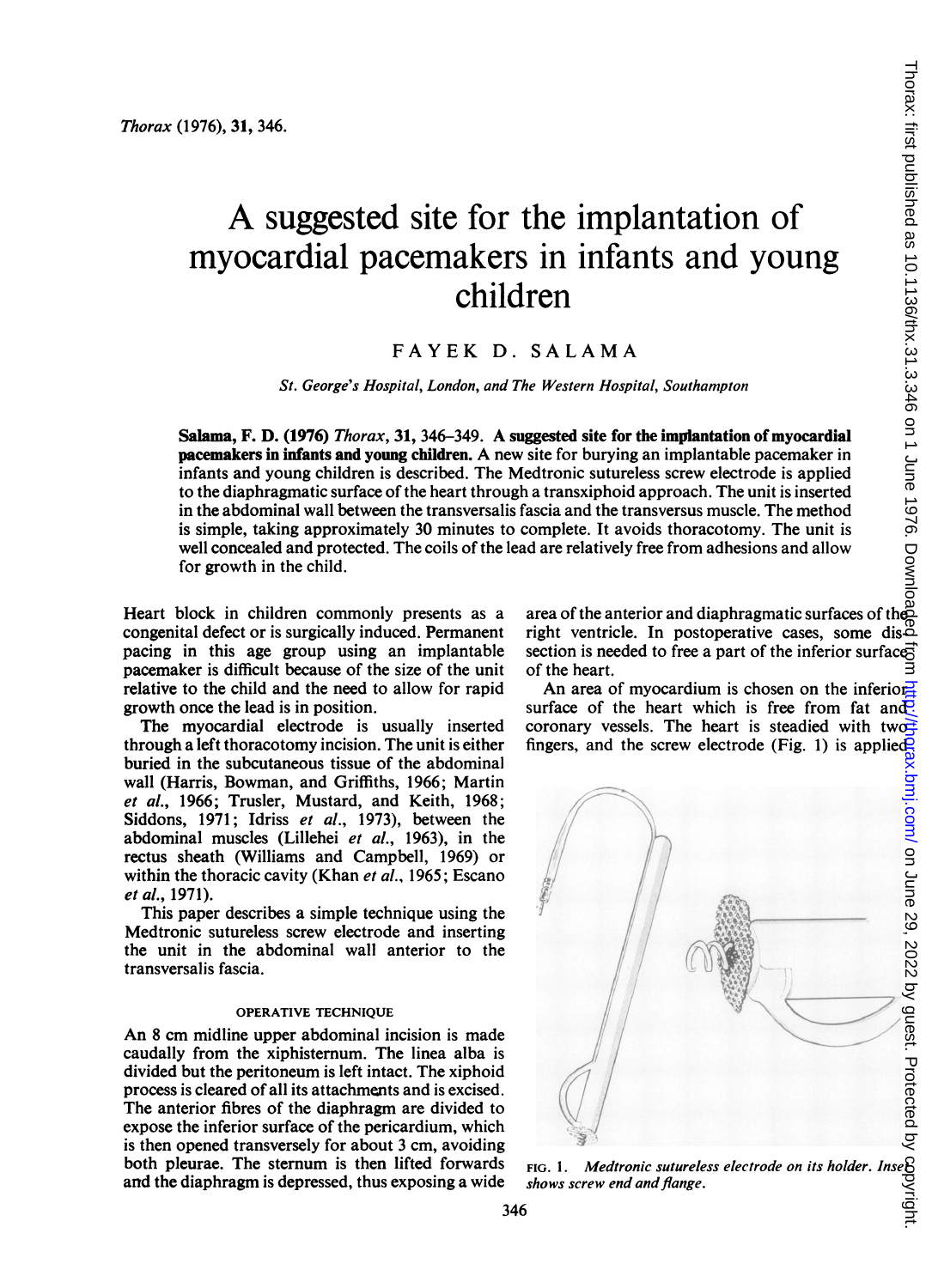Suggested site for implantation of myocardial pacemakers in infants and young children 347

firmly to the chosen spot and turned in a clockwise direction for three and a half turns until the flange rests on the surface of the heart. Occasionally an extra turn is needed to achieve this. The lead is then connected to an external pacemaker and a threshold is determined.

Attention is now directed at preparing the pocket for pacemaker implantation. The left lip of the linea alba is pulled forwards to expose the posterior surface of the left rectus sheath, which is then incised longitudinally <sup>1</sup> cm from the edge (Fig. 2). The rectus muscle is retracted forwards. At the lateral edge of the sheath the fibres of the transversus are encountered. These are carefully severed from the aponeurosis to enter the space between the belly of the muscle and the transversalis fascia. The fascia is separated from the muscle by blunt and sharp dissection.

At the costal margin the costal origin of the transversus is divided, and the diaphragmatic fascia is separated from the undersurface of the diaphragm by blunt and sharp dissection. The pocket will thus be bound in its upper third anteriorly by the rectus muscle, the diaphragm, and costal margin and posteriorly by the posterior rectus sheath and diaphragmatic fascia. In its lower two-thirds it will be bound anteriorly by the rectus and transversalis muscles and posteriorly by the posterior rectus sheath and the transversalis fascia (Fig. 2).



FIG. 2. Boundaries of the lower two-thirds of the pocket for implantation of the pacemaker.

The pocket should be big enough to accommodate the unit comfortably with the edge of the linea alba overhanging.

Devices demand units measuring  $7.5 \times 5$  cm were used in this series. The junction of the lead to the unit was sealed with medical adhesive. After haemostasis is ensured, the unit is placed in the pocket with the indifferent plate facing posteriorly to prevent triggering the muscle. The lead is looped once inside the pericardium and the rest is coiled behind the unit (Fig. 3). Where there are dense intrapericardial adhesions the looping of the lead in this space is omitted.



FIG. 3. Case l. Chest radiograph showing the unit in place. The lead is looped once inside the pericardium and the rest is coiled behind the unit.

The wound is closed with monofilament nylon sutures.

#### CASE REPORTS

CASE <sup>1</sup> Congenital heart block was diagnosed postnatally in a male infant who was discharged from hospital after 10 days. At the age of 2 months he developed heart failure. Cardiac catheterization was undertaken at the age of 5 months in December 1972. The heart was found to be enlarged but without structural abnormality. He responded to therapy and remained well until August 1973 when he had an attack of unconsciousness. He had further episodes and pneumonia in December. A diagnosis of Stokes-Adams attacks was made and he was admitted to St. George's Hospital. In hospital he developed runs of ventricular tachycardia and fibrillation with periods of asystole. A myocardial pacing system was inserted as an emergency in December 1973. The threshold was  $0.5$  volts. Postoperatively he was ill with bilateral pneumonia but recovered satisfactorily. He was last seen in December 1974 and was leading <sup>a</sup> normal life. A radiograph showed the unit in place.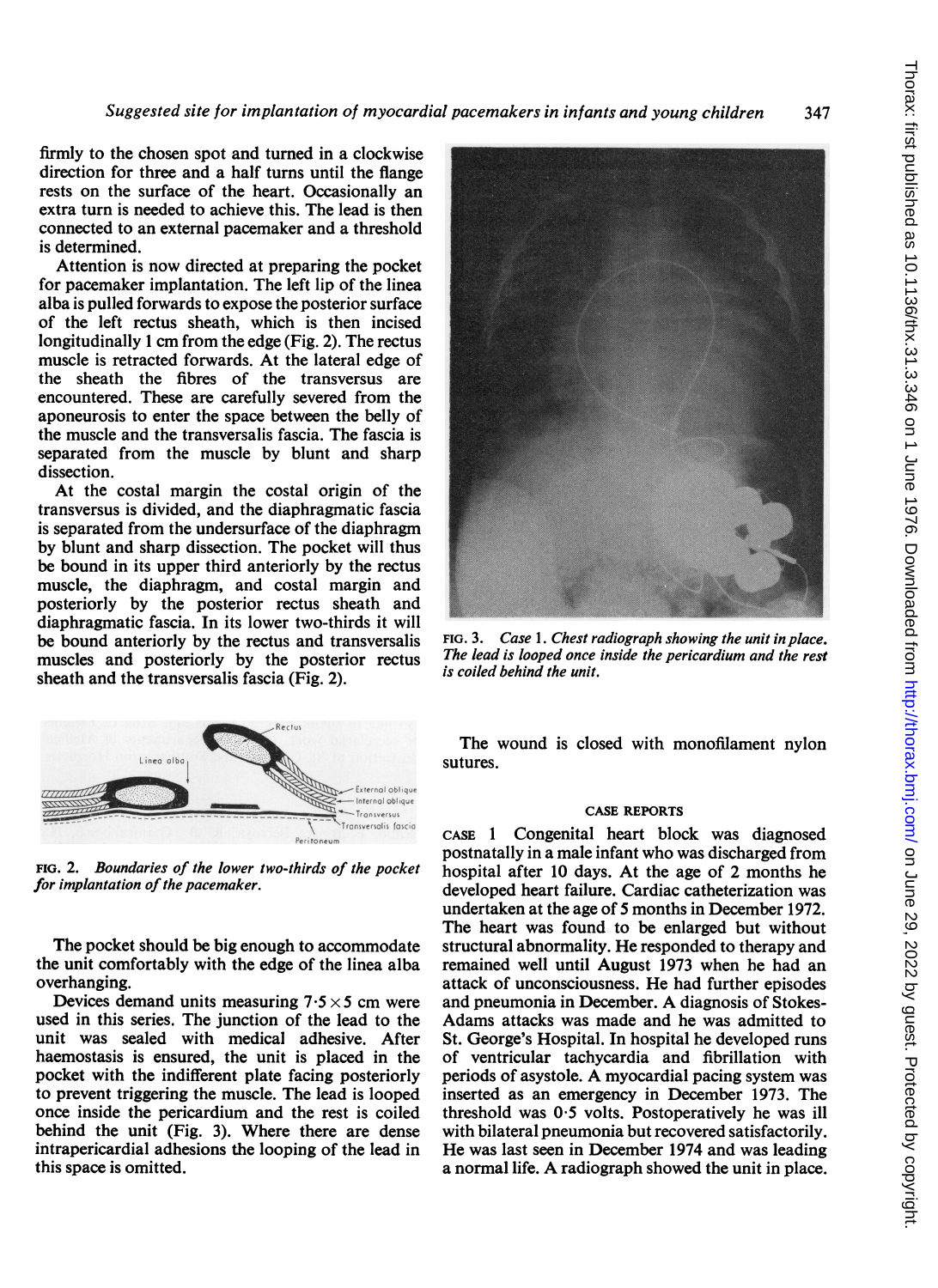The site of the unit was apparent as a slight bulge in the left hypochondrium.

CASE <sup>2</sup> A boy aged <sup>3</sup> years was noticed to have <sup>a</sup> cardiac murmur in infancy. A clinical diagnosis of ventricular septal defect was made and confirmed by cardiac catheterization at the age of 2 years.

At operation on 20 June 1974, <sup>a</sup> large infracristal VSD was closed with a Dacron patch. Complete heart block was noted on discontinuing bypass. Temporary pacing wires were inserted and postoperative pacing was instituted. The patient had an idioventricular rhythm of 45/min.

A myocardial pacing system was inserted in July 1974. The threshold was 0 4 volts. The patient was leading a normal life in May 1975. The unit was invisible.

CASE <sup>3</sup> In a girl aged 7 years a cardiac murmur was noticed in infancy and a clinical diagnosis of ventricular septal defect was made. This was confirmed by cardiac catheterization.

Operation was undertaken on 12 September 1974. A large VSD of unusual anatomy was found. One papillary muscle arose in the left ventricle and crossed the defect to be inserted in the septal leaflet of the tricuspid valve. The defect was closed with a Dacron patch. On coming off bypass the heart started beating in sinus rhythm. After a short period this was followed by atrioventricular dissociation. A further period of sinus rhythm was noted but complete heart block followed. Temporary pacing wires were inserted and postoperative pacing was instituted. The patient had an idioventricular rhythm of 62/min. A myocardial pacing system was inserted on 8 October 1974. The threshold was 0-4 volts. The patient was leading a normal life in June 1975. The unit was not visible.

### DISCUSSION

The technique of inserting the sutureless myocardial electrode in adults was described by Mansour, Fleming, and Hatcher (1973). Its use in children has not been described before. It is easier to insert than the conventional myocardial electrode, which necessitates placement of sutures and incision of the myocardium to accommodate the stimulating tip. Siddons (1971), in an attempt to avoid some of the difficulties attending insertion of such electrodes and to avoid thoracotomy, advocated transvenous pacing in children.

Left thoracotomy is the usual approach in this age group. This, however limited, is a major undertaking in a sick child. In case 1, the patient having bilateral

preumonia, thoracotomy was inadvisable. The<br>preumonia, thoracotomy was inadvisable. The transxiphoid route avoids transgressing either pleur $\overline{P}$ or peritoneum.

Placing the unit in the subcutaneous tissue of the abdominal wall has disadvantages. The unit is relatively unprotected and is liable to knocks, often preventing the child from leading a fully active life. The unit also tends to migrate in the loose subcutaneous tissue and therefore pulls on the lead. The  $\overline{P}$ overlying skin tends to ulcerate. The unsightl $\overline{\mathcal{C}}$ protuberance can be an embarrassment to the child $\hat{\omega}$  $\kappa$ on June 2022 by growing as  $\kappa$  as  $\kappa$  on  $\kappa$  on  $\kappa$  as  $\kappa$  on  $\kappa$  on  $\kappa$  as  $\kappa$  on  $\kappa$  as  $\kappa$  on  $\kappa$  on  $\kappa$  as  $\kappa$  on  $\kappa$  as  $\kappa$  on  $\kappa$  as  $\kappa$  on  $\kappa$  as  $\kappa$  as  $\kappa$  as  $\kappa$  as

In the present method, the unit is concealed and, protected in a fasciomuscular plane. No migration. was observed. The child is usually unaware of its presence and leads a normal and active life.

Allowing for growth could be a problem. In the transvenous method Siddons (1971) found it neces $\succeq$ sary to operate periodically to feed more wire into the neck vein. A practical difficulty was the entrapment of the coiled wire in the subcutaneous tissue, necessitating a delicate dissection to free it.

In the present method the site of the unit is close. to the tip of the electrode, leaving the entire length. of the lead available for growth. The coils of the wire in the fasciomuscular plane are relatively free from adhesions and straighten out with growth. adhesions and straighten out with growth.

I thank Mr. A. H. M. Siddons and Mr. J. K. Ross forallowing me to operate on patients under their care and for their valuable comments on the typescript. I should also like to thank Mrs. J. Toplis and Miss E. Fletchers for secretarial work, and the Departments of Medical Illustration at St. George's and Southampton Hospitals.

#### **REFERENCES**

- Escano, F. B. Jr., Berroya, R. B., Gianfrancesco, H., Macasaet, R. A., and Khicha, G. C. J. (1971) Intrapleural pacemaker generator in children. Journal of Thoracic and Cardiovascular Surgery, 62, 454.
- Harris, P. D., Bowman, F. O. Jr., and Griffiths, S. P. (1966). Implantation of a synchronous pacing unit in a<br>seven-month-old infant. Journal of Thoracic and Cardiovascular Surgery, 52, 277.
- Idriss, F. S., Otto, R., Nikaidoh, H., Newfeld, E., and Paul, M. H. (1973). Implantation of permanent pacemaker in the first month of life for congenital complete heart block. Journal of Thoracic and Cardiovascular Surgery, 65, 851.
- Khan, D. R., Stern, A., Sigmann, J., and Sloan, H. (1965). An emergency method of handling broken pacemaker? All effect gency include of handling proxed pacemaker.  $\pm$ <br>wires in children. American Journal of Cardiology, 15, 404.
- Lillehei, C. W., Sellers, R. D., Bonnabeau, R. C., Jr., and Eliot, R. S. (1963). Chronic post-surgical complete Eliot, K. S. (1905). Curouse post-surgence and Cardiovasculars Surgery, 46, 436.

ಕ